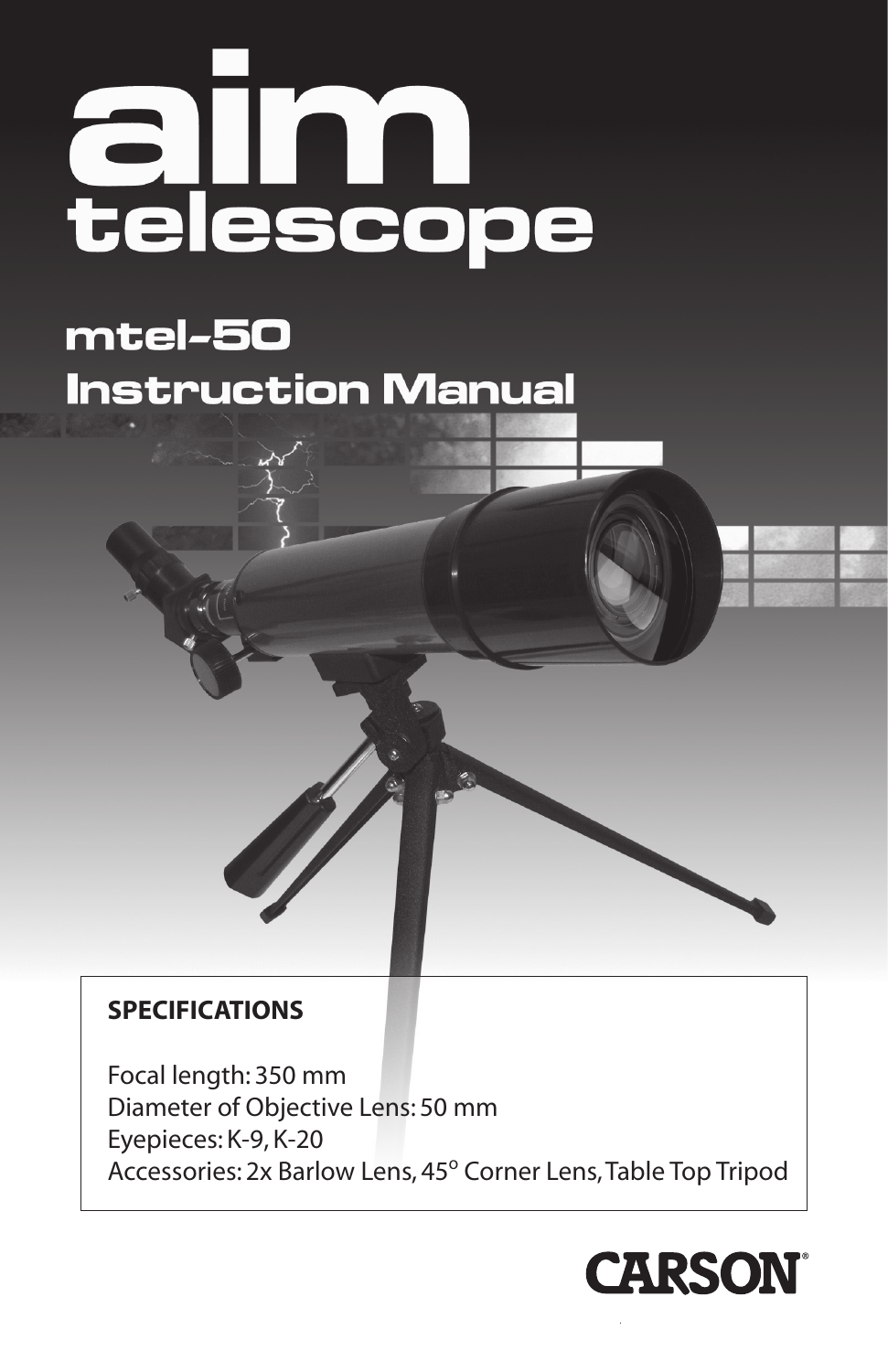## **VISUAL KEY DIAGRAM**



- 1. Main Tube
- 2. Diagonal Prism
- 3. Diagonal Prism Holding Screw
- 4. Eyepiece Lens
- 5. Eyepiece Holding Screw
- 6. Tripod Holder
- 7. Tripod Platform
- 8. Tripod Securing Screw
- 9. Focus Wheel
- 10. Mount Adjustment Handle
- 11. Tripod Leg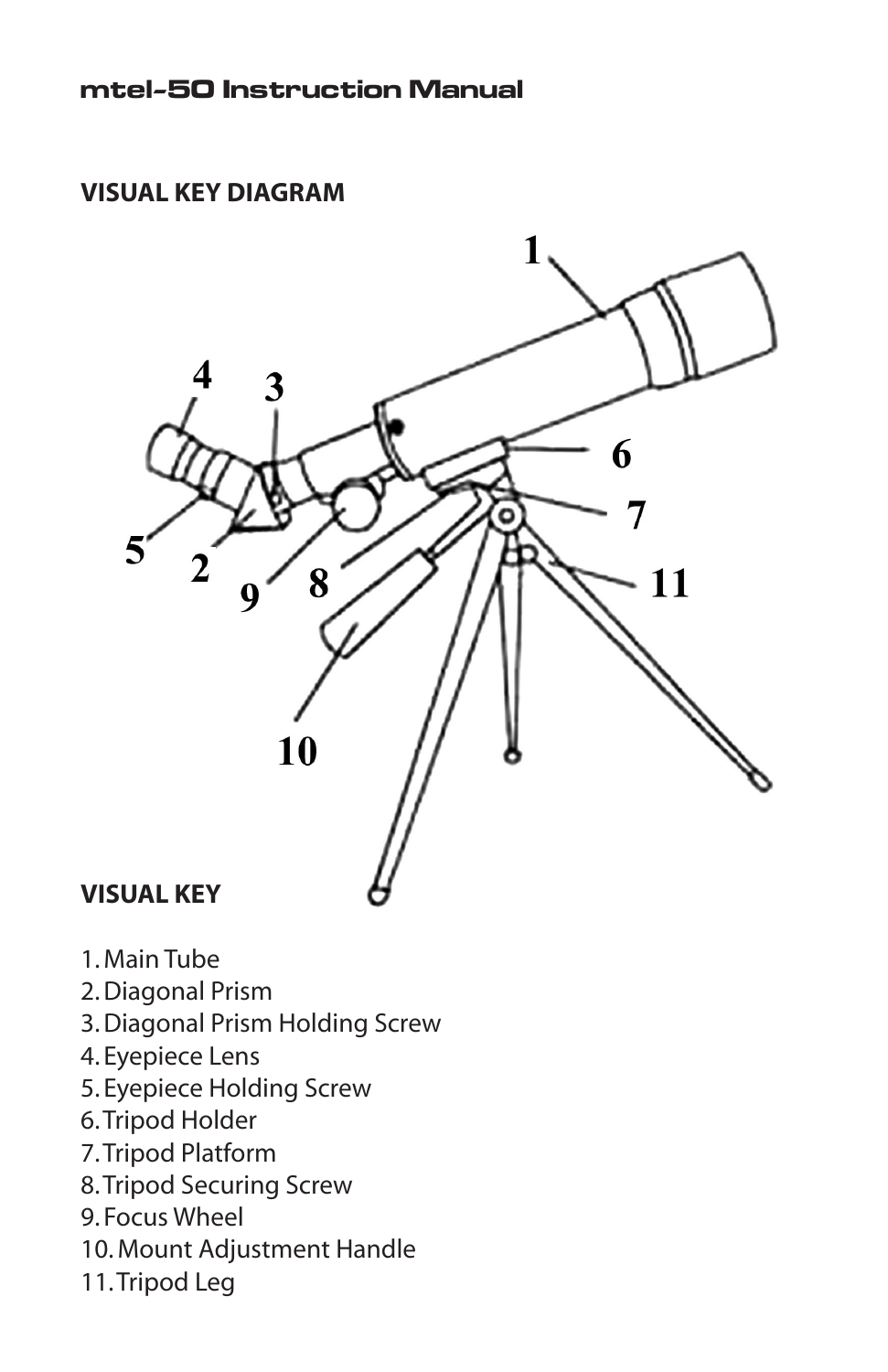### mtel-50 Instruction Manual

### **ASSEMBLY**

Take the tripod out of the pouch and extend the legs (11). Put the tripod holder (6) of the main tube (1) on to the tripod platform (7) and tighten it together with the tripod securing screw (8), make sure the tube is placed in the right direction as shown in the Take the tripod out of the pouch and extend the legs (11). Put the tripod holder (6) of the main tube (1) on to the tripod platform (7) and tighten it together with the tripod securing screw (8), make sure the tube is placed in the right direction as shown in the diagram.

Place the diagonal prism (2) to the tube (use the chrome end) and tighten with the holding screw (3). Place the eyepiece with the lowest magnification (K-20) into the prism and tighten the screw (5). Loosen the mount adjustment handle to adjust the direction where you want to focus, then adjust the focus wheel (9) to get a clear and sharp view.

### **MAGNIFICATION**

Changing the eyepiece will change the power or magnification (see the EYEPIECE CHART ON NEXT PAGE). Focus re-adjustment may be required.

### **USE 2x BARLOW**

Using the 2x Barlow will double the magnification or power. The Barlow is placed between the telescope and the eyepiece. **Please note that the Barlow lens can not be used in conjunction with the diagonal prism.** (see diagram below)